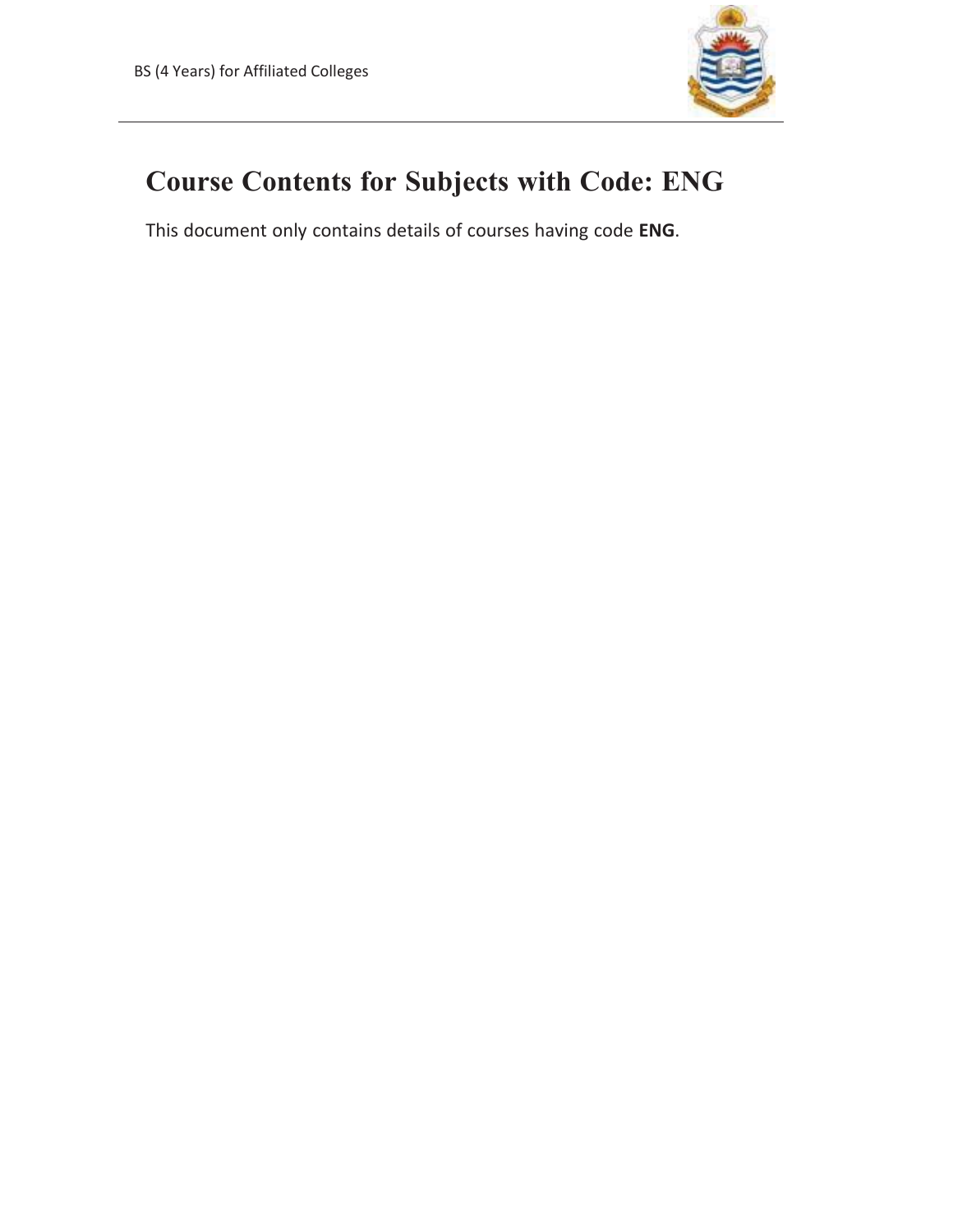

| Code           | Subject Title                                                     | Cr. Hrs | Semester |
|----------------|-------------------------------------------------------------------|---------|----------|
| <b>ENG-101</b> | Introduction to Literature-I (History of<br>English Literature-I) |         |          |
| Year           | <b>Discipline</b>                                                 |         |          |
|                | English                                                           |         |          |

## **Aims:**

One of the objectives of this course is to inform the readers about the influence of historical and socio-cultural events upon the production of literature. Although the scope of the course is quite expansive, the readers shall focus on early  $14<sup>th</sup>$  to  $19<sup>th</sup>$  century. Histories of literature written by some British literary historians will be consulted to form some socio-cultural and political cross connections. In its broader spectrum, the course covers a reference to the multiple factors from economic theories to religious, philosophical and metaphysical debates that overlap in these literary works of diverse nature and time periods under multiple contexts. The reading of literature in this way i.e. within the socio- cultural context will help the readers become aware of the fact that literary works are basically a referential product of the practice that goes back to continuous interdisciplinary interaction.

## **Contents:**

- The Medieval Age
- The Age of Renaissance and Reformation
- The Elizabethan Age
- The Age of Milton
- The Age of Metaphysical and the Cavalier Poets
- The Age of Reason and Neo-Classicism
- The Age of Restoration Drama
- The Augustan Age
- The Age of Rise of Novel
- The Age of Romanticism

## **Recommended Readings:**

- 1. Long, William J. *English Literature: Its History and Significance for the life of English Speaking world.* Boston: Athenian Press, 1909.
- 2. Evans, Ifor. *A Short History of English Literature*. London: Penguin, 1976.
- 3. Ford, Boris.*The New Pelican Guide to English Literature*. Vol. 1-9. London: Penguin, 1990.
- 4. Compton-Rickett, A. *A History of English Literature*. Latest Edition. London: Thomas-Nelson & Sales, 1940.
- 5. Gillie, C. *Longman. Companion to English Literature*. 2<sup>nd</sup> ed. London: Longman, 1977.
- 6. Dachies, David. *A Critical History of English Literature*. Vol. 1-4. London: Secker & Warburg, 1961.